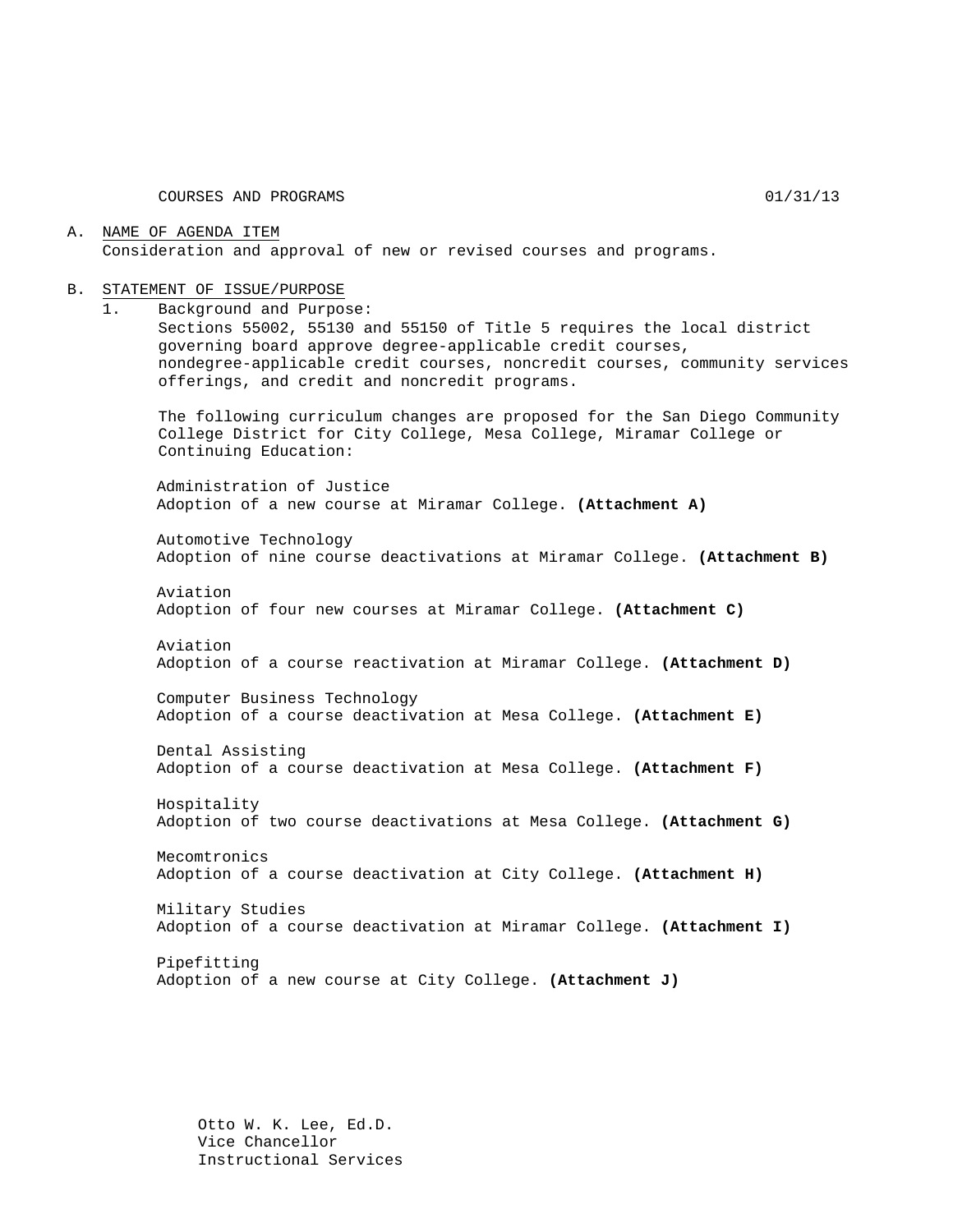# B. STATEMENT OF ISSUE/PURPOSE (continued)<br>1. Background and Purpose: (continue

Background and Purpose: (continued)

Fire Protection Technology Adoption of a program revision at Miramar College. **(Attachment K)**

Military Studies Adoption of a program deactivation at Miramar College. **(Attachment L)**

2. Cost and Funding

There is no additional cost to the District.

#### C. PROPOSAL

The Board of Trustees hereby grants authority to take the action outlined in Part A.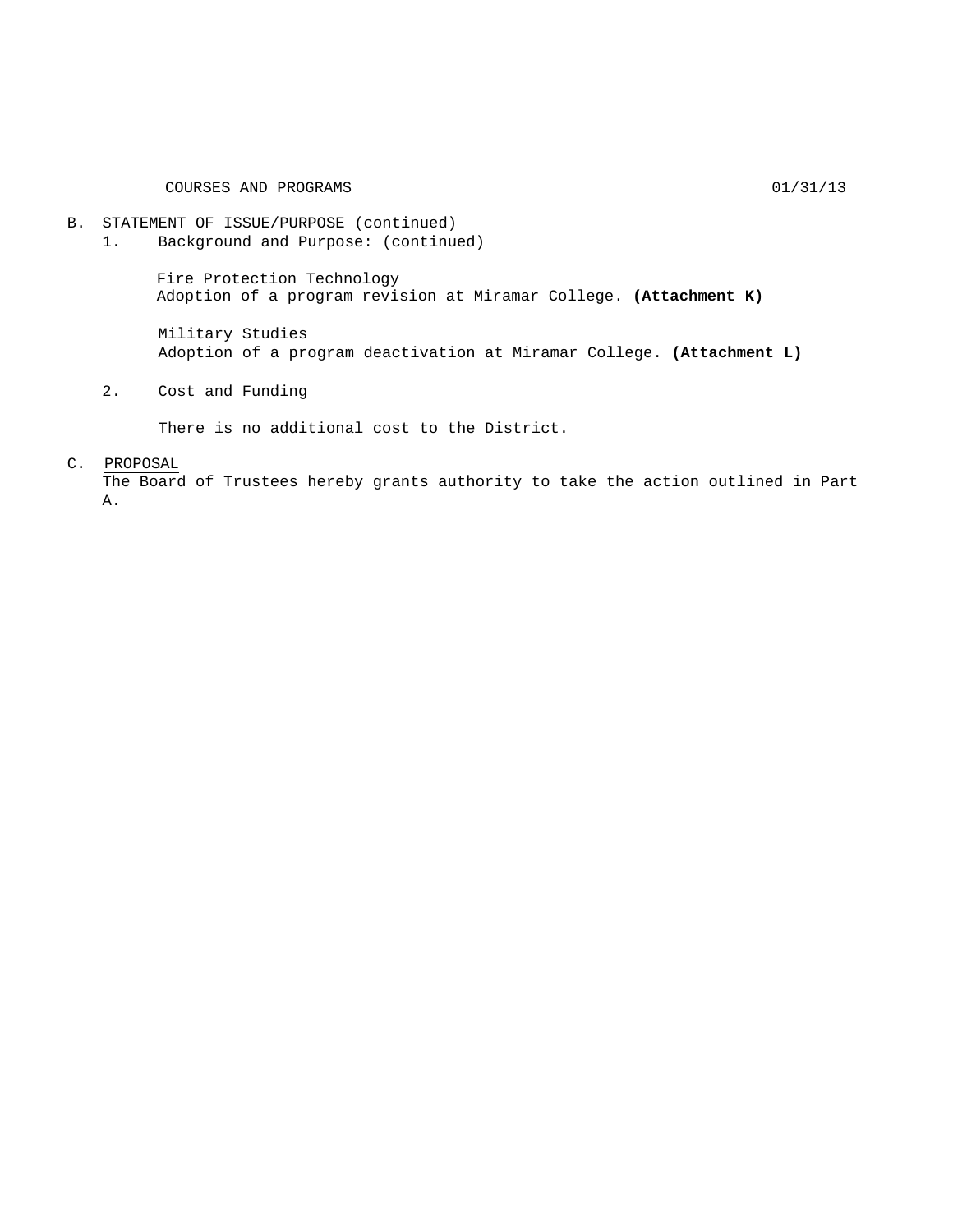Adoption of a new course at Miramar College.

Proposed new course at Miramar College:

#### **363 Narcotics Investigation**

# **72 - 88 hours lab, 1.5 units Grade Only**

*Prerequisite:* Administration of Justice 381, Administration of Justice 382 , Administration of Justice 383, and Administration of Justice 384, each with a grade of "C" or better, or equivalent. This course provides investigators with the knowledge, basic training, and skills to successfully investigate narcotics related crimes. Students will be exposed to a variety of field exercises pertaining to the investigation and prosecution of narcotics-related crimes, including undercover operations, case-making exercises, and court testimony. Topics include search warrants; search and seizure; drug identification; health and safety code laws; packaging, weights, and measures of controlled substances; undercover techniques; informant management; Colombian and Mexican drug trafficking organizations; entry and search considerations; asset forfeiture; clandestine laboratories; reverse sting investigations; medical aspects of addiction; surveillance techniques; rave and club drug investigations; and ethical issues in law enforcement. This course is intended for practicing peace officers assigned to investigative duties. (FT) Associate Degree Credit only and not Transferable.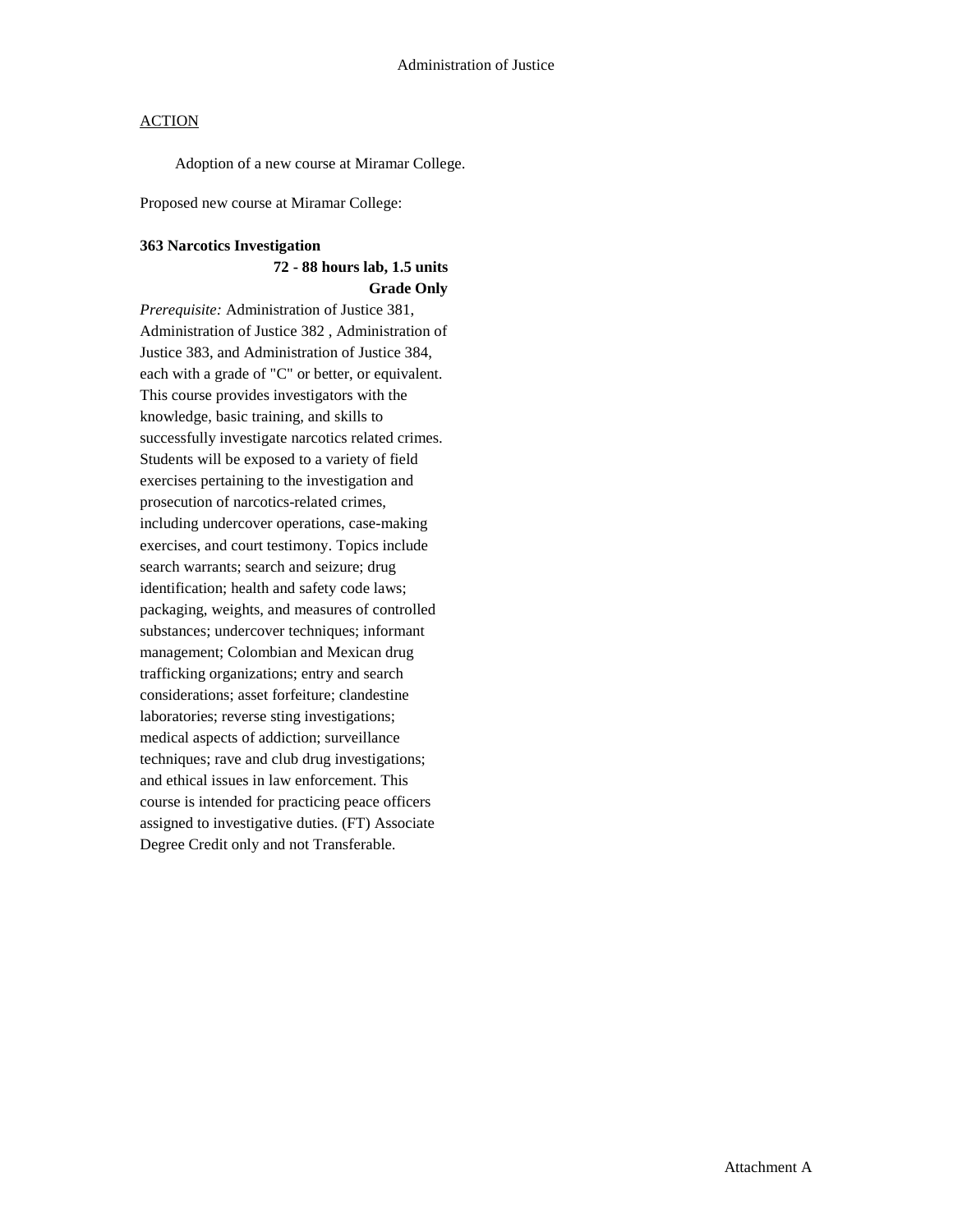Adoption of nine course deactivations at Miramar College.

Proposed deactivated courses at Miramar College:

#### **50 Vehicle Detailing**

# **32 - 36 hours lecture, 48 - 54 hours lab, 3 units Grade Only**

*Advisory:* English 48, English 49 and Mathematics 34A, each with a grade of "C" or better, or equivalent or Assessment Skill Levels R5, W5 and M20.

This course provides students with an overview of automotive detailing. It covers exterior finish cleaning, polishing, and sealing as well as interior cleaning, stain removal, and sealing. Students prepare and calculate a written estimate. They learn how to inspect and evaluate exterior and interior condition and how to determine correct repair procedures. Students also learn how to identify and operate different products and tools associated with automotive detailing. (FT) Associate Degree Credit only and not Transferable.

# **80A Toyota Manual Transmission & Transaxles 302**

**16 - 18 hours lecture, 1 units Grade Only** 

*Advisory:* English 48, English 49 and Mathematics 34A, each with a grade of "C" or better, or equivalent or Assessment Skill Levels R5, W5 and M20; Automotive Technology 53 with a grade of "C" or better, or equivalent. This advanced course familiarizes technicians with Toyota manual transmissions and transaxles. Topics include clutch assemblies, manual transmissions, manual transaxles, transfer cases, and sequential manual transmissions. Students use factory manuals and receive instruction through lecture and demonstration of the proper application of tools and related components. This course is equivalent to Toyota's course code T302. (FT) Associate Degree Credit only and not Transferable.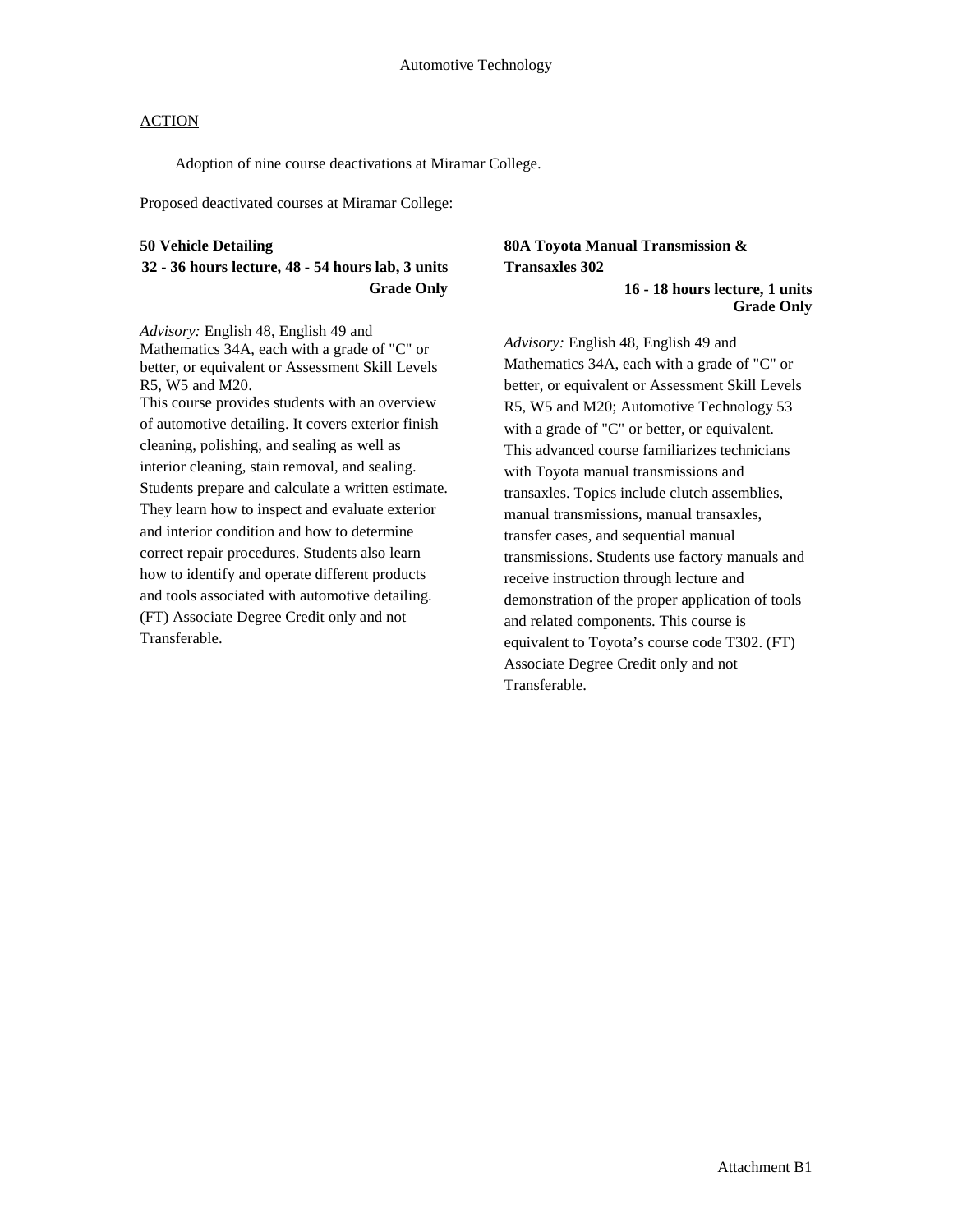#### **80B Toyota Suspension, Steering & Handling 452**

#### **16 - 18 hours lecture, 1 units Grade Only**

*Advisory:* English 48, English 49 and Mathematics 34A, each with a grade of "C" or better, or equivalent or Assessment Skill Levels R5, W5 and M20; Automotive Technology 53 with a grade of "C" or better, or equivalent. This advanced course familiarizes technicians with Toyota suspension, steering, and handling systems. Students use Toyota factory manuals and receive instruction through lecture and demonstration of the proper application of tools and related components. Topics include tire and wheel service, vehicle dynamics and handling, and advanced diagnostic techniques. This course is equivalent to Toyota's course code T453. (FT) Associate Degree Credit only and not Transferable.

# **80C Toyota Brake Systems 552 16 - 18 hours lecture, 1 units Grade Only**

*Advisory:* English 48, English 49 and Mathematics 34A, each with a grade of "C" or better, or equivalent or Assessment Skill Levels R5, W5 and M20; Automotive Technology 53 with a grade of "C" or better. This advanced course familiarizes technicians with Toyota brake systems. Topics include master cylinders, drum and disc brake systems, brake boosters, parking brake systems, Anti-Lock Braking Systems (ABS), and Traction Control Systems (TRAC). Students use Toyota factory manuals and receive instruction through lecture and demonstration of proper application of tools and related components. This course is equivalent to Toyota's course code T552. (FT) Associate Degree Credit only and not Transferable.

## **80D Toyota Electrical Circuit Diagnosis 623 32 - 36 hours lecture, 2 units Grade Only**

*Advisory:* English 48, English 49 and Mathematics 34A, each with a grade of "C" or better, or equivalent or Assessment Skill Levels R5, W5 and M20; Automotive Technology 53 with a grade of "C" or better, or equivalent. This advanced course familiarizes technicians with Toyota electrical circuit operation and electrical wiring systems. Topics include electrical concepts, circuits, automotive batteries, starting systems, charging systems, and electrical signals. Students use factory manuals and receive instruction through lecture and demonstration of tools and related components. This course qualifies for Toyota's course code T623. (FT) Associate Degree Credit only and not Transferable.

# **80E Toyota Body Electrical Diagnosis 652 16 - 18 hours lecture, 1 units Grade Only**

*Advisory:* English 48, English 49 and Mathematics 34A, each with a grade of "C" or better, or equivalent or Assessment Skill Levels R5, W5 and M20; Automotive Technology 53 with a grade of "C" or better, or equivalent. This advanced course familiarizes technicians with Toyota body electrical diagnosis. Topics include electrical concepts, Toyota electrical wiring diagrams, electrical diagnostic tools, troubleshooting plans, and diagnosis of body electrical malfunctions. Students use Toyota factory manuals and receive instruction through lecture and demonstration of the proper application of tools and related components. This course qualifies for Toyota's course code T652. (FT) Associate Degree Credit only and not Transferable.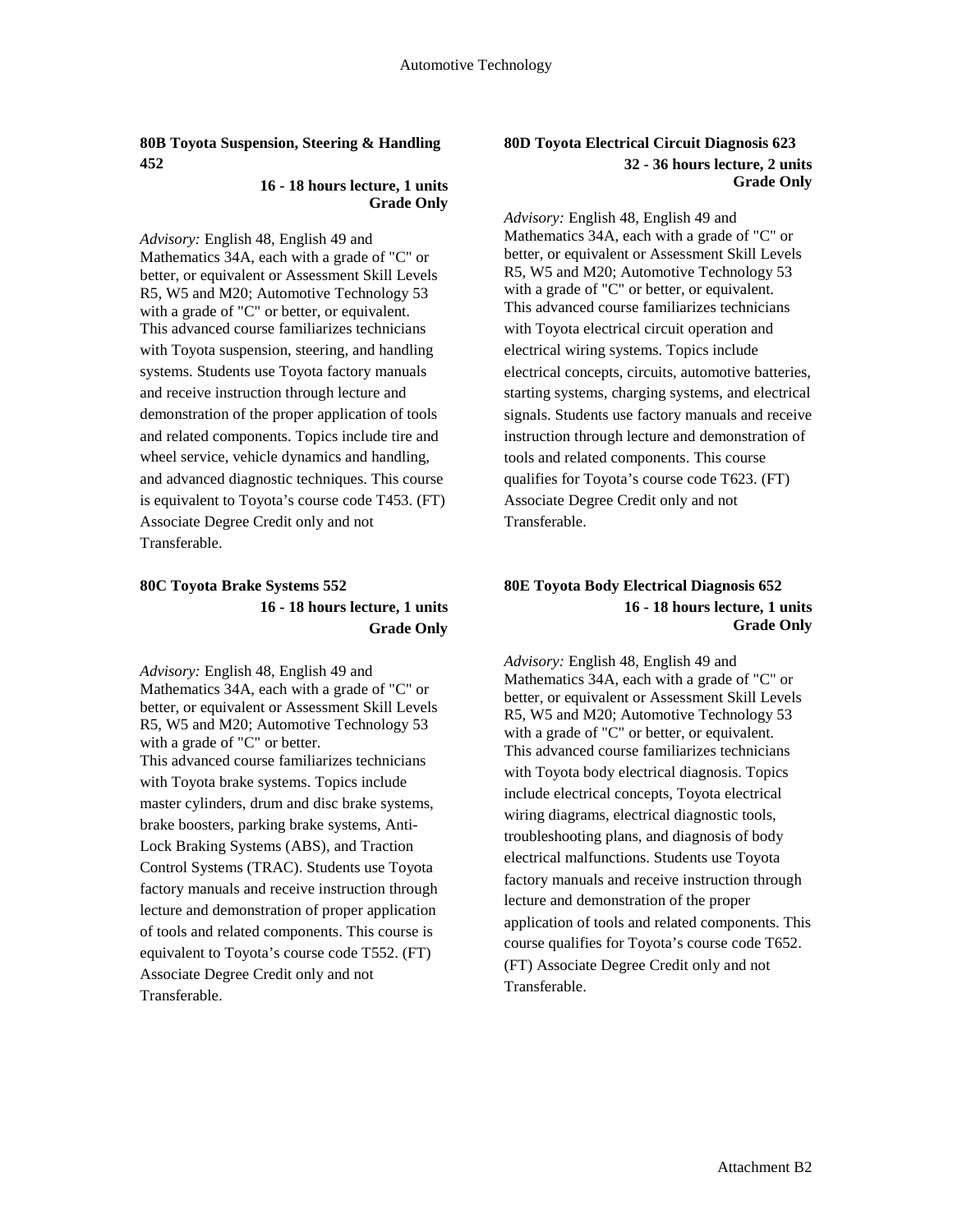### **80F Toyota Electronic & Computer Systems 672**

# **32 - 36 hours lecture, 2 units Grade Only**

*Advisory:* English 48, English 49 and Mathematics 34A, each with a grade of "C" or better, or equivalent or Assessment Skill Levels R5, W5 and M20; Automotive Technology 53 with a grade of "C" or better, or equivalent. This advanced course familiarizes technicians with an understanding of theory, operation, diagnosis, and troubleshooting of Toyota electronic devices and engine control systems. Topics include electrical diagnosis, analog and digital meters, semiconductors, transistors, sensors and actuators, and Toyota computers and logic circuits. Students use Toyota factory manuals and receive instruction through lecture and demonstration of tools and related components. This course qualifies for Toyota's course code T852. (FT) Associate Degree Credit only and not Transferable.

# **80G Toyota Air Conditioning and Climate Control 752**

## **16 - 18 hours lecture, 1 units Grade Only**

*Advisory:* English 48, English 49 and Mathematics 34A, each with a grade of "C" or better, or equivalent or Assessment Skill Levels R5, W5 and M20; Automotive Technology 53 with a grade of "C" or better, or equivalent. This advanced course familiarizes the technician with automotive air conditioning and climate control systems on Toyota vehicles including hybrid vehicles. Topics include safety practices, air conditioning components, system controls, automatic temperature controls diagnosis, and repair procedures. Students use factory manuals and receive instruction through lecture and demonstration of the proper application of tools and related components. This course qualifies for Toyota's course code T752. (FT) Associate Degree Credit only and not Transferable.

# **80H Toyota Automatic Transmissions 262 32 - 36 hours lecture, 2 units Letter Grade or Pass/No Pass Option**

*Advisory:* English 48, English 49 and Mathematics 34A, each with a grade of "C" or better, or equivalent or Assessment Skill Levels R5, W5 and M20; Automotive Technology 53 with a grade of "C" or better, or equivalent. This advanced course familiarizes technicians with the operation of Toyota automatic transmissions, transaxles, and transfer unit. Topics include the torque converters, Simpson Planetary Gear Unit, power flow, automatic transmission fluid, transmission oil pumps, valve body circuits, electrical controls, shift lock systems, transmission checks, adjustments, and diagnosis. Students use Toyota Factory manuals and receive instruction through lecture and demonstration of tools and related components. The course qualifies for Toyota's course code T262. (FT) Associate Degree Credit only and not Transferable.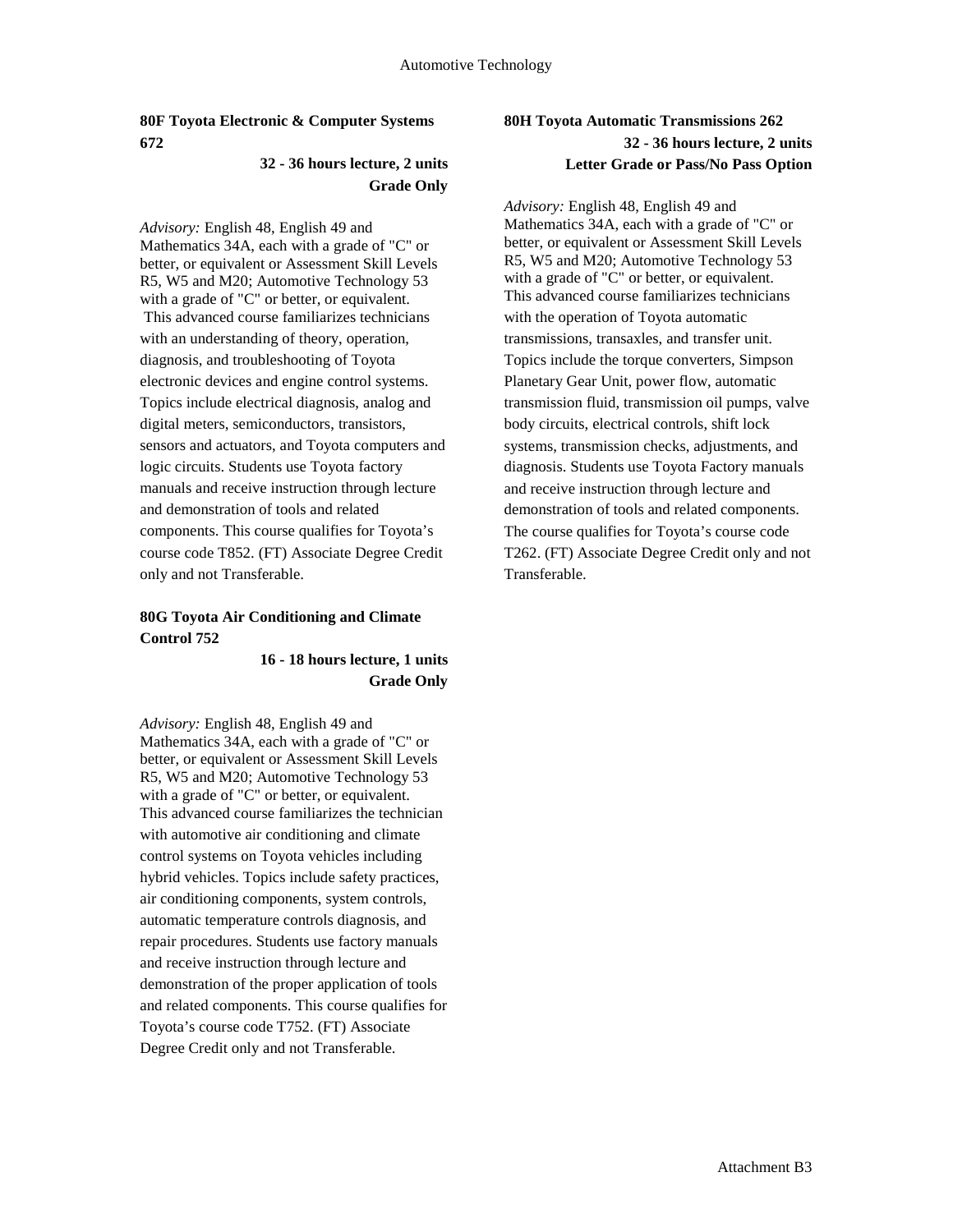Adoption of four new courses at Miramar College.

Proposed new courses at Miramar College:

#### **115 Aviation Weather**

**48 - 54 hours lecture, 3 units Grade Only** 

*Advisory:* English 48, English 49 and Mathematics 38, each with a grade of "C" or better, or equivalent or Assessment Skill Levels R5, W5 and M30.

This course is an introduction to atmospheric science, including applications to flight. Topics include the composition and structure of the atmosphere, atmospheric pressure, air circulation, winds, turbulence, precipitation, air masses, severe weather, clouds, air stability, and climate. Through examination of these topics, students gain an understanding of the scientific method and the methodologies of scientific investigation used to explain and predict weather phenomena. Other topics include the relationships between meteorology, technology, and economics; global climate change; and the interpretation and use of aviation weather charts, briefs, reports, and forecasts. This course is intended for students majoring in Aviation Operations or anyone interested in weather phenomena. (FT) Associate Degree Credit & transfer to CSU.

#### **196L Advanced Instrument Flight Lab 48 - 54 hours lab, 1 units Grade Only**

*Prerequisite:* Aviation 195 and Aviation 195L, each with a grade of "C" or better, or equivalent or FAA-issued Instrument Pilot Certificate. *Advisory:* English 48, English 49 and Mathematics 38, each with a grade of "C" or better, or equivalent or Assessment Skill Levels R5, W5 and M30; Aviation 133 with a grade of "C" or better, or equivalent. This laboratory course provides advanced study and practice in basic Instrument Flight Rules (IFR) procedures, regulations, and techniques through the use of an airplane flight simulator. Designed for students seeking instrument flight certification, this course provides advanced practice in airplane instruments and instrument flying techniques, flight into IFR airspace, instrument navigation, and instrument approach procedures. It is intended for students majoring in Aviation Operations or anyone interested in flight training. (FT) Associate Degree Credit & transfer to CSU.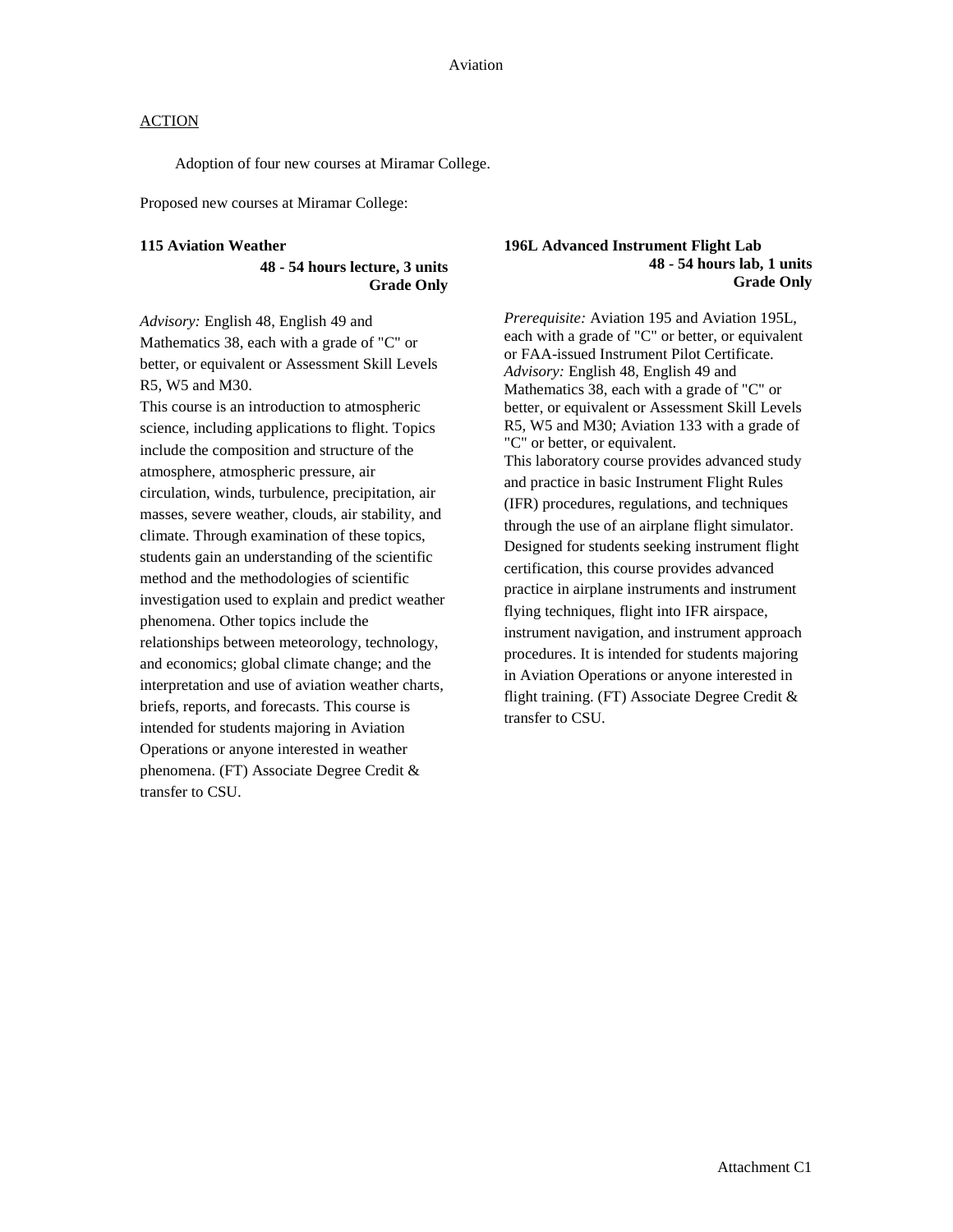#### **215L Basic Instrument Flight Instructor Lab 48 - 54 hours lab, 1 units Grade Only**

*Prerequisite:* Aviation 211L with a grade of "C" or better, or equivalent. *Advisory:* English 48, English 49 and Mathematics 38, each with a grade of "C" or better, or equivalent or Assessment Skill Levels R5, W5 and M30; Aviation 128 and Aviation 201, each with a grade of "C" or better, or equivalent. This course provides an introduction to applied methods of Instrument Flight Rules (IFR) flight instruction. The course utilizes a flight simulator lab in which students practice applied flight instruction techniques under the direct supervision of a Certified Flight Instructor -

Instrument (CFII). It is intended for students majoring in Aviation Operations or those seeking qualification as a flight instructor. (FT) Associate Degree Credit & transfer to CSU.

#### **216L Advanced Instrument Flight Instructor Lab**

**48 - 54 hours lab, 1 units Grade Only**

*Prerequisite:* Aviation 215L with a grade of "C" or better, or equivalent. *Advisory:* English 48, English 49 and Mathematics 38, each with a grade of "C" or better, or equivalent or Assessment Skill Levels R5, W5 and M30; Aviation 128 and Aviation 201, each with a grade of "C" or better, or equivalent.

This course provides advanced study of applied methods of Instrument Flight Rules (IFR) flight instruction. The course utilizes a flight simulator lab in which students practice applied flight instruction techniques under the direct supervision of a Certified Flight Instructor - Instrument (CFII). It is intended for students majoring in Aviation Operations or those seeking qualification as a flight instructor. (FT) Associate Degree Credit & transfer to CSU.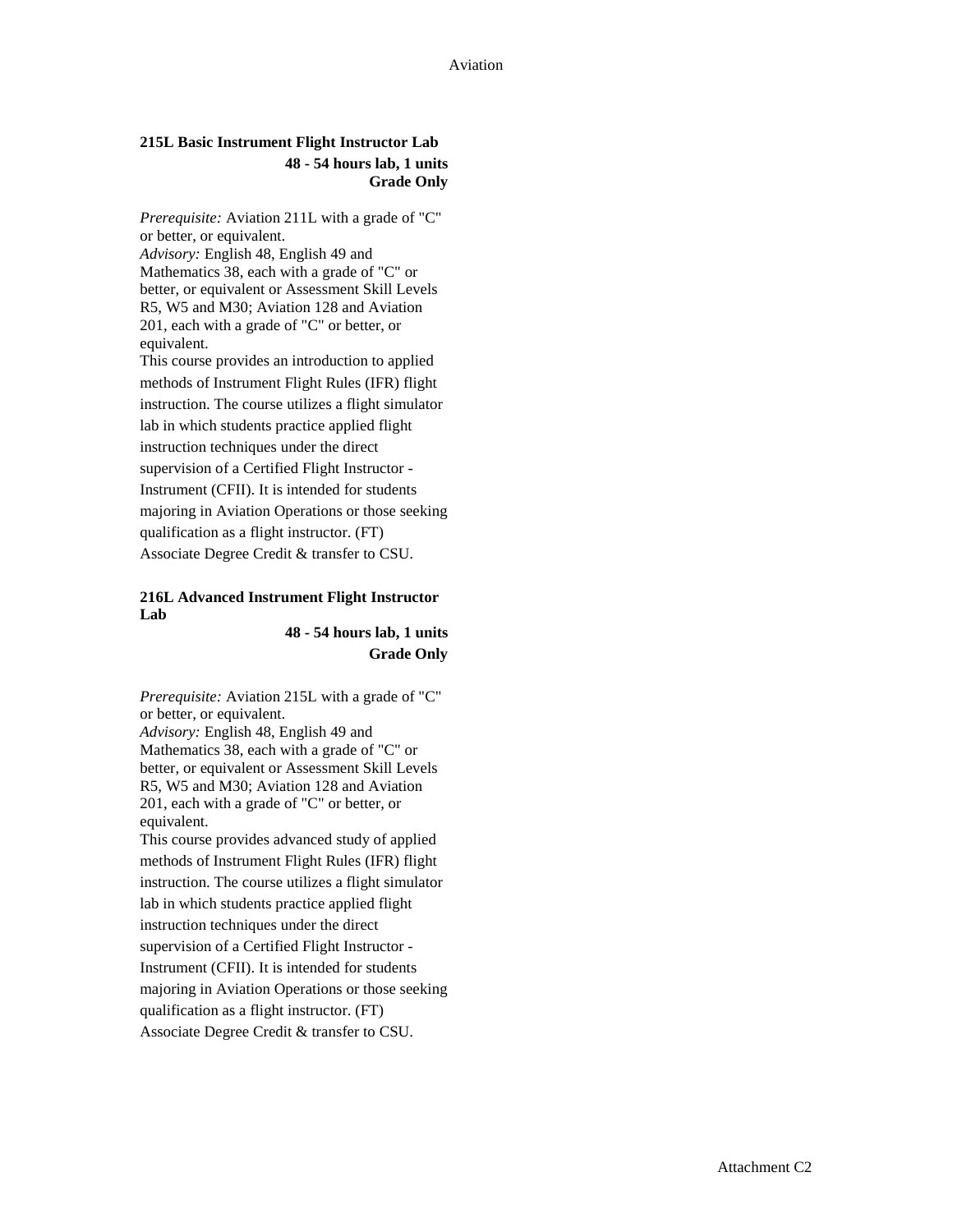Adoption of a course reactivation at Miramar College.

Proposed course reactivation at Miramar College:

# **277D Aviation Service Learning -- on Campus 48 - 162 hours other, 1-3 units Grade Only**

*Prerequisite:* Aviation 105 and Aviation 101 or Aviation 133 with a grade of "C" or better, or equivalent. *Advisory:* English 48 and English 49 each with a grade of "C" or better, or equivalent, or Assessment Skill Levels R5 and W5. *Limitation on Enrollment:* Must obtain an Add Code from the instructor for enrollment. Students in this course develop and implement service learning projects related to the Aviation (AVIA) subject area to help the college's community under the supervision of college faculty and in cooperation with the staff of community organizations and agencies. Projects may include collaboration with college AVIA classes, education projects for college students, mentoring, or shadowing. Students gain handson experience in project planning, development, implementation and evaluation. Students meet weekly to receive support training and development opportunities regarding best practices in Service Learning. The combined credit for all 277D discipline courses may not exceed three units. (FT) Associate Degree Credit & transfer to CSU.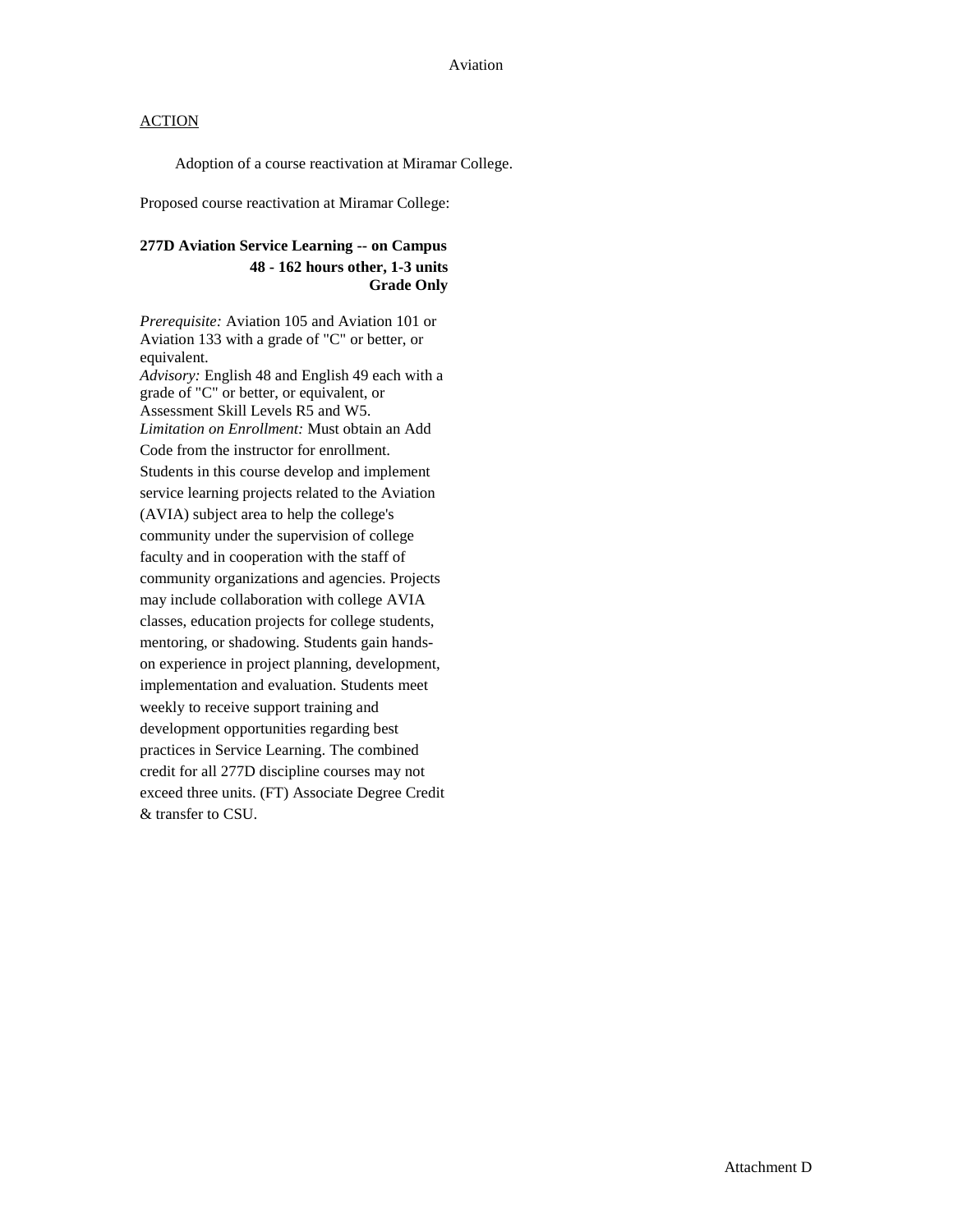Adoption of a course deactivation at Mesa College.

Proposed course deactivation at Mesa College:

# **160A Introduction to On-Line Learning 8 - 9 hours lecture, 0.5 units Grade Only**

*Advisory:* English 48 and English 49, each with a grade of "C" or better, or equivalent, or Assessment Skill Levels R5 and W5; Computer Business Technology 101 and Computer Business Technology 112 with a grade of "C" or better, or equivalent.

This course is an introduction to developing the skills necessary to succeed in an on-line or webbased course. Students will learn and apply the basics of the Windows environment, data organization and management, the internet, the World Wide Web, E-mail, and word processing software. This course, or sections of this course, may be offered through distance education. (FT) Associate Degree Credit & transfer to CSU.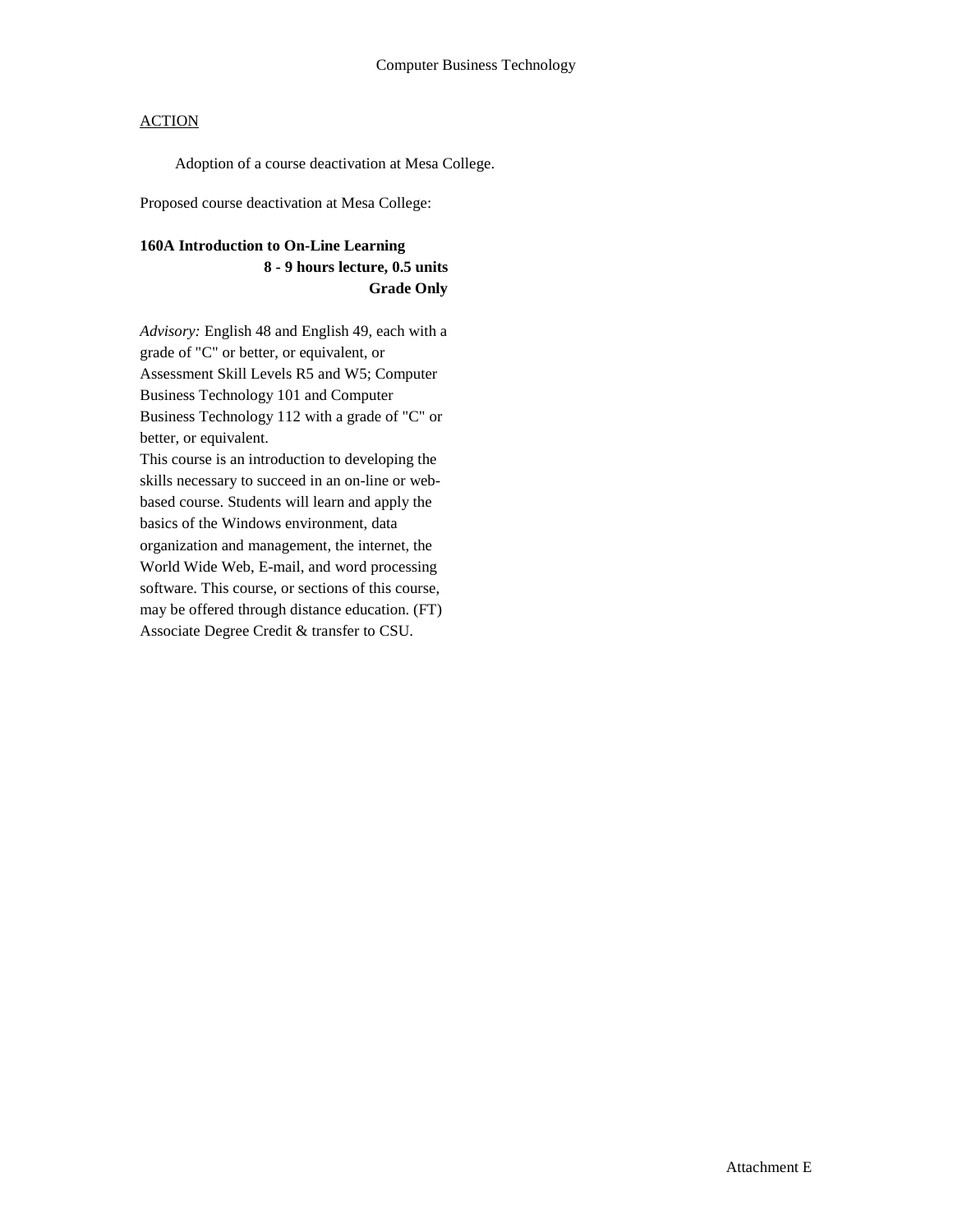Adoption of a course deactivation at Mesa College.

Proposed course deactivation at Mesa College:

#### **185C Directed Clinical Practice**

**75 - hours other, 1 units Grade Only**

*Prerequisite:* Dental Assisting 128L with a grade of "C" or better, or equivalent. *Corequisite:* Dental Assisting 136. *Limitation on Enrollment:* This course is not open to students with previous credit for Dental Assisting 185. *Limitation on Enrollment:* Special Admission must be admitted to program. This directed clinical practice course is conducted in a private dental office or clinic. Dental Assisting students are assigned basic duties in dental radiography and apply techniques learned in Dental Assisting 128, 128L and 136. These techniques include exposing bitewing and full-mouth radiographs on a variety of dental patients. Processing, mounting, identifying, labeling and filing radiographs are also included. The supervision of the student is shared by the staff of the dental office and the faculty of the Dental Assisting Program. (FT) Associate Degree Credit & transfer to CSU.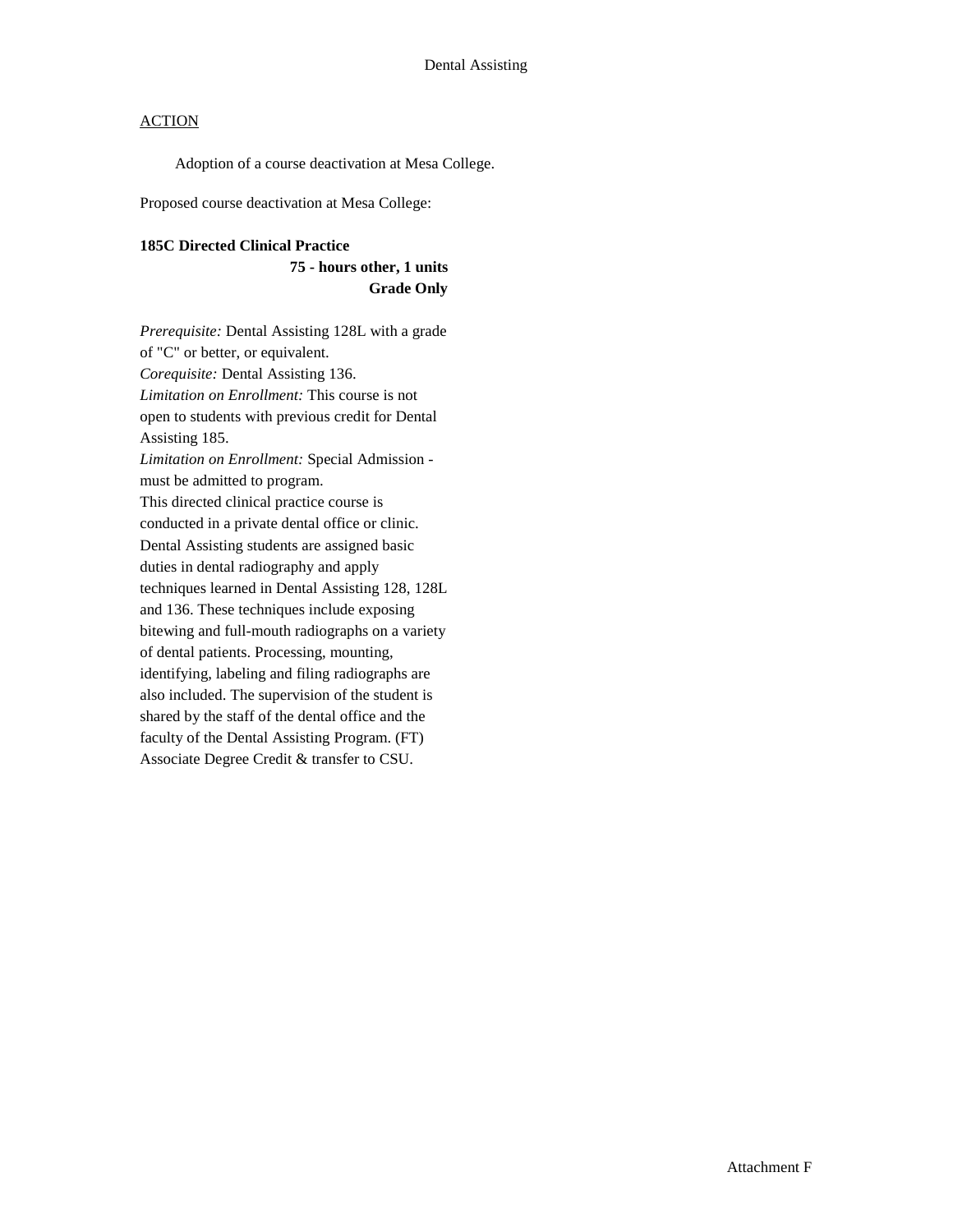Adoption of two course deactivations at Mesa College.

Proposed course deactivations at Mesa College:

#### **140 Club Management**

## **16 - 18 hours lecture, 1 units Grade Only**

*Prerequisite:* Hospitality 101 with a grade of "C" or better, or equivalent.

*Advisory: Completion of or concurrent enrollment in* Hospitality 110 and Culinary Arts/Culinary Management 140, each with a grade of "C" or better, or equivalent. This course introduces students to club management in the various types of clubs and club sectors. Concepts covered include the club boards of directors, service excellence, leadership, quality management systems, strategic and financial management, club marketing, human resources, guest rooms, food and beverage operations, and computer systems. This course is for students interested in hotel, hospitality and tourism. (FT) Associate Degree Credit & transfer to CSU.

### **201 Hotel Management Simulations 48 - 54 hours lab, 1 units Grade Only**

*Prerequisite:* Hospitality 102, Hospitality 110, Hospitality 111, Hospitality 115 and Hospitality 120 and Computer Business Technology 140, each with a grade of "C" or better, or equivalent. *Limitation on Enrollment:* This course is not open to students with previous credit for Hotel Management 201.

This course utilizes knowledge of rooms management, the lodging cycle, marketing, sales, human resources, food and beverage cost control and yield management to provide the ability to make managerial decisions doing a major case study in a computer-simulated environment. The input of data into the computer allows students to test decision-making skills in a highly realistic environment. Students evaluate broad ranges of accumulated learning by running a business within a safe accelerated environment. This class culminates the hotel management curriculum and is intended for students to utilize knowledge gained from all previous hotel and hospitality courses. (FT) Associate Degree Credit & transfer to CSU.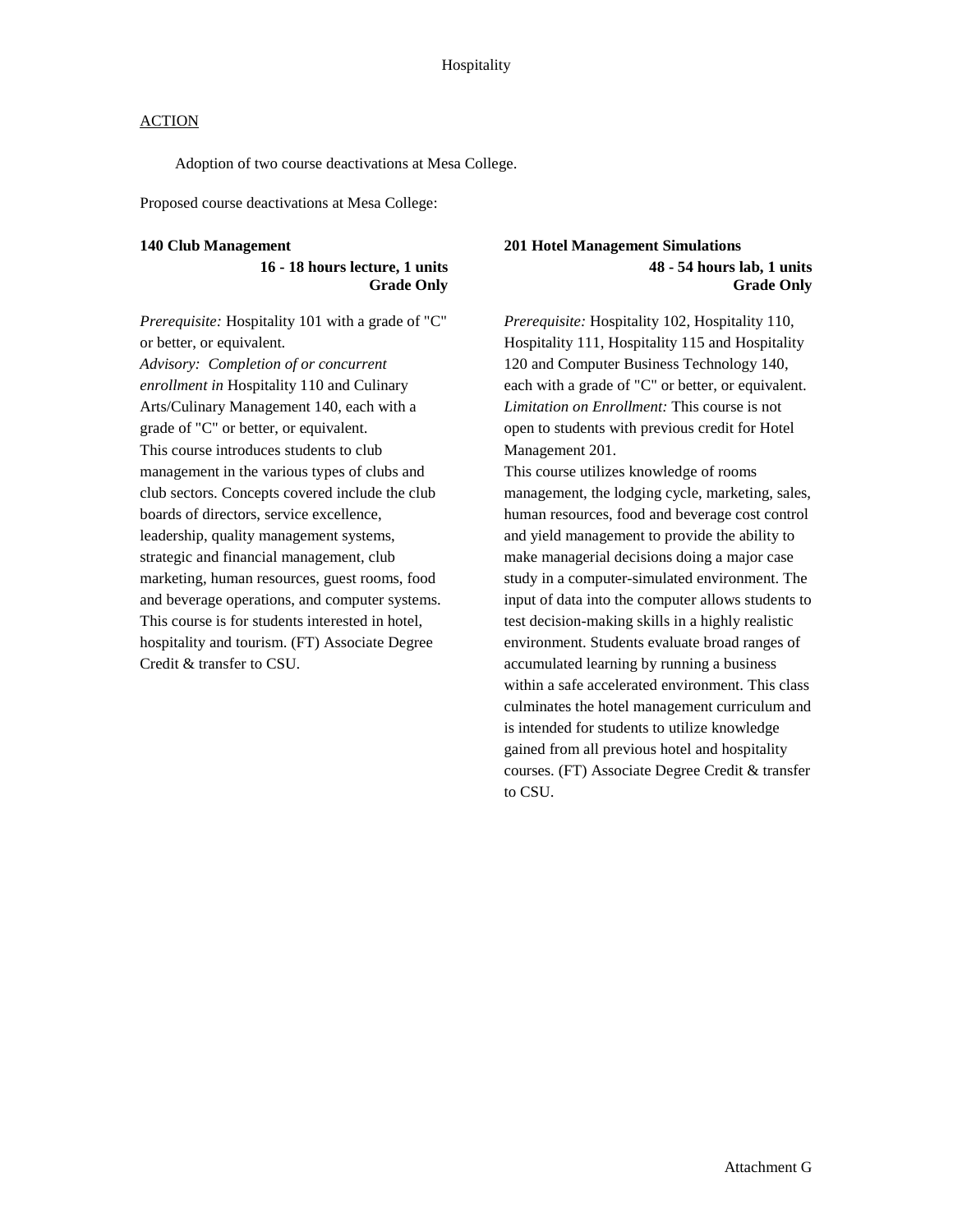Adoption of a course deactivation at City College.

Proposed course deactivation at City College:

# **202A Introduction to Digital Electronics 32 - 36 hours lecture, 48 - 54 hours lab, 3 units Grade Only**

*Prerequisite:* Mecomtronics 103A with a grade of "C" or better, or equivalent. This is an introductory course to digital electronics and its applications to engineering. Emphasis is placed on activity-based learning through a variety of hands-on laboratory projects. Topics include applied Boolean algebra and number systems; Karnaugh maps; combinatorial logic and analysis; logic building blocks including gates, gate analysis, flip-flops, shift registers; and digital circuit simulation using Logic Works or equivalent software. (FT) Associate Degree Credit & transfer to CSU.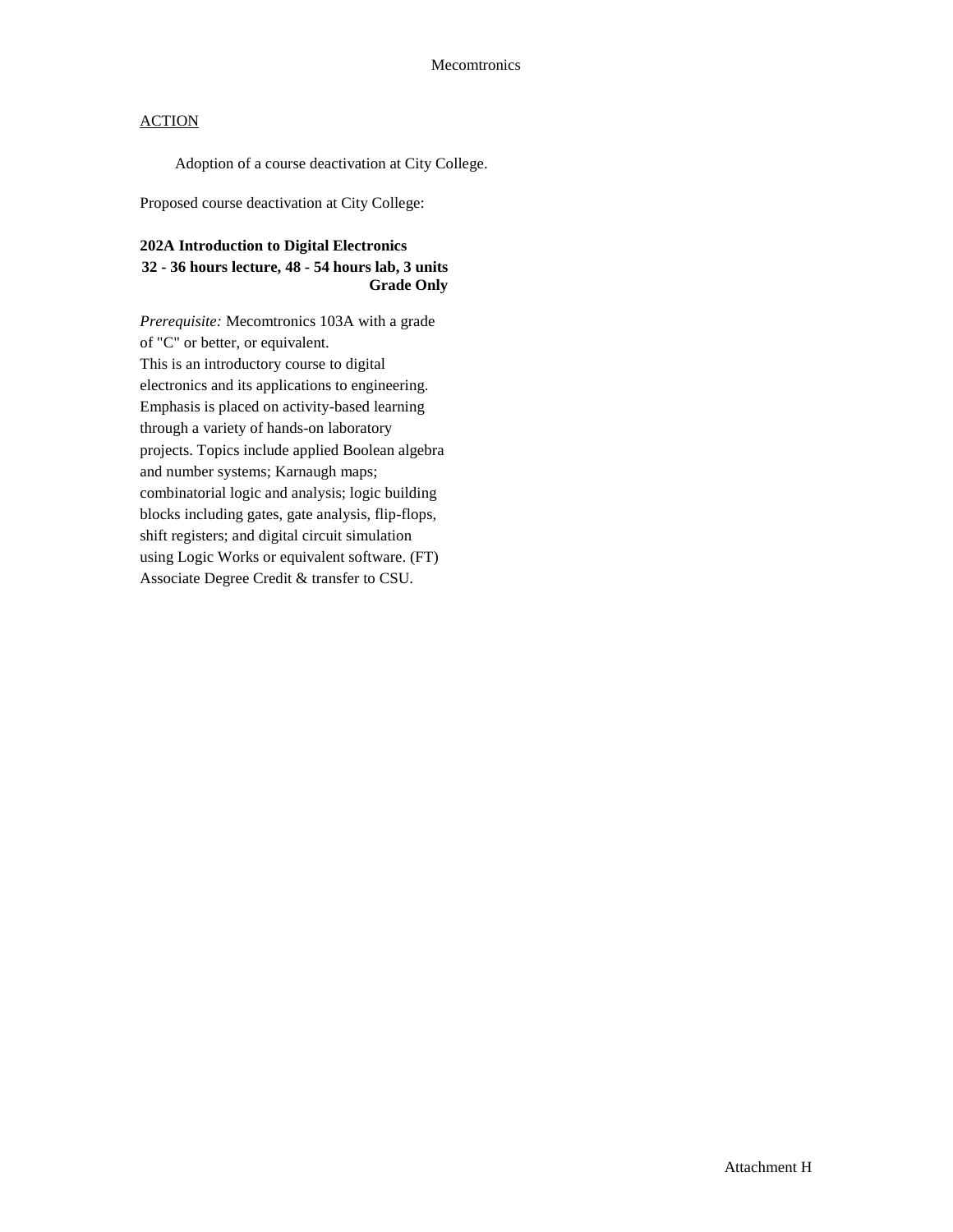Adoption of a course deactivation at Miramar College.

Proposed course deactivation at Miramar College:

**270 Work Experience in Military Leadership 60 - 300 hours other, 1-4 units Grade Only** 

*Prerequisite:* Military Studies 100 or Military Studies 100 and Military Studies 110, each with a grade of "C" or better, or equivalent.

*Limitation on Enrollment:* Must obtain an Add Code from Work Experience Coordinator for enrollment.

A program of applied learning experiences for students employed in a job or internship related to military leadership. One unit of credit is earned for each 75 hours of paid employment or 60 hours of volunteer work. This course may be taken four times for a maximum of 16 units. However, the combined maximum credit for all Work Experience courses from all disciplines may not exceed 16 units. (FT) Associate Degree Credit & transfer to CSU.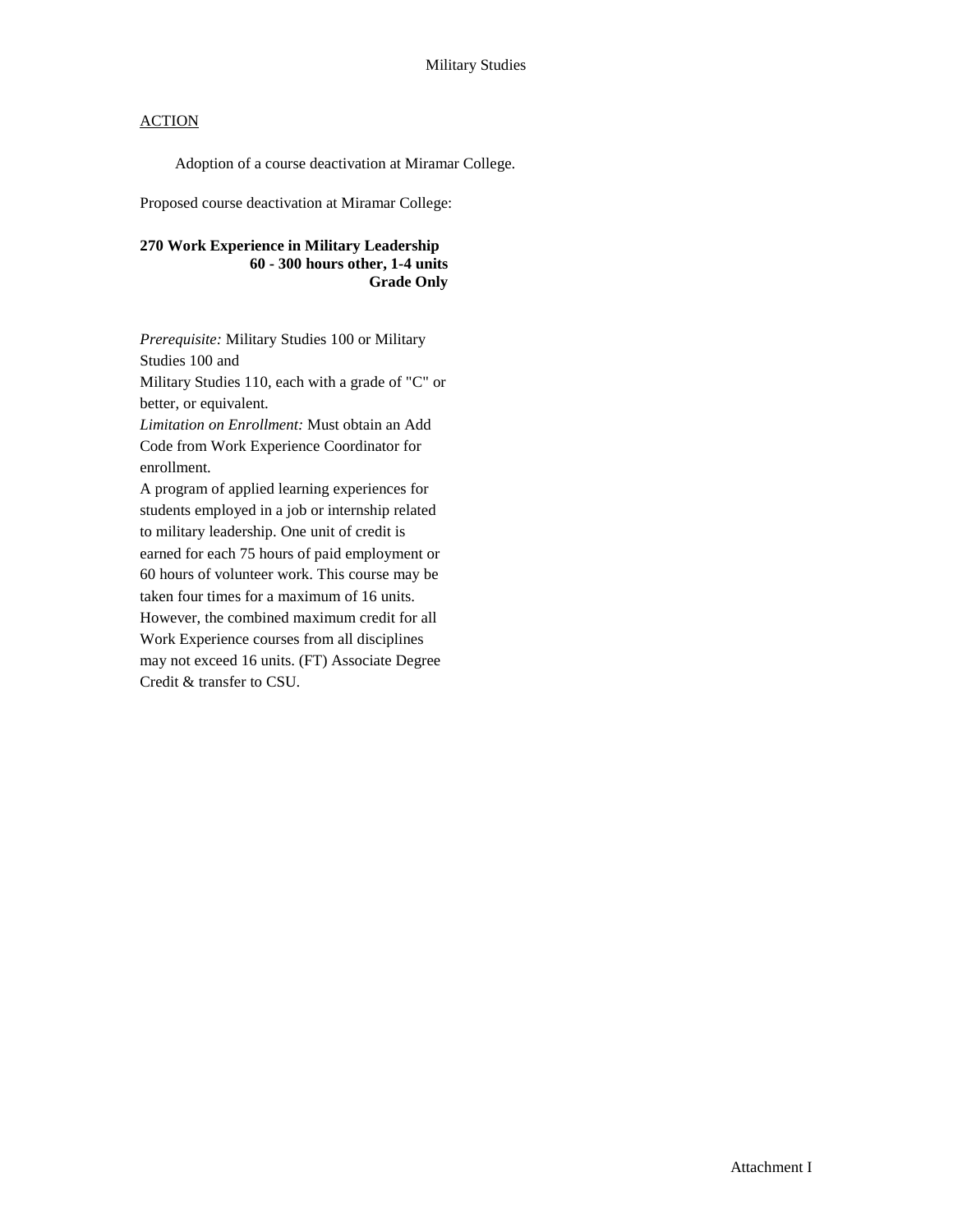Adoption of a new course at City College.

Proposed new course at City College:

## **195 Advanced Pipefitting II**

#### **32 - 36 hours lecture, 64 - 72 hours lab, 3 units Grade Only**

*Prerequisite:* Pipefitting (Construction Trades) 190 or Pipefitting (Construction Trades) 335 with a grade of "C" or better, or equivalent. *Limitation on Enrollment:* This course is not open to students with previous credit for Pipefitting (Construction Trades) 340. This course is designed to give the Pipefitting Apprentice student an introduction to aboveground pipe installation, field routing and vessel trim. Topics include pipe hangers and supports, and piping system testing and related equipment. (FT) Associate Degree Credit & transfer to CSU.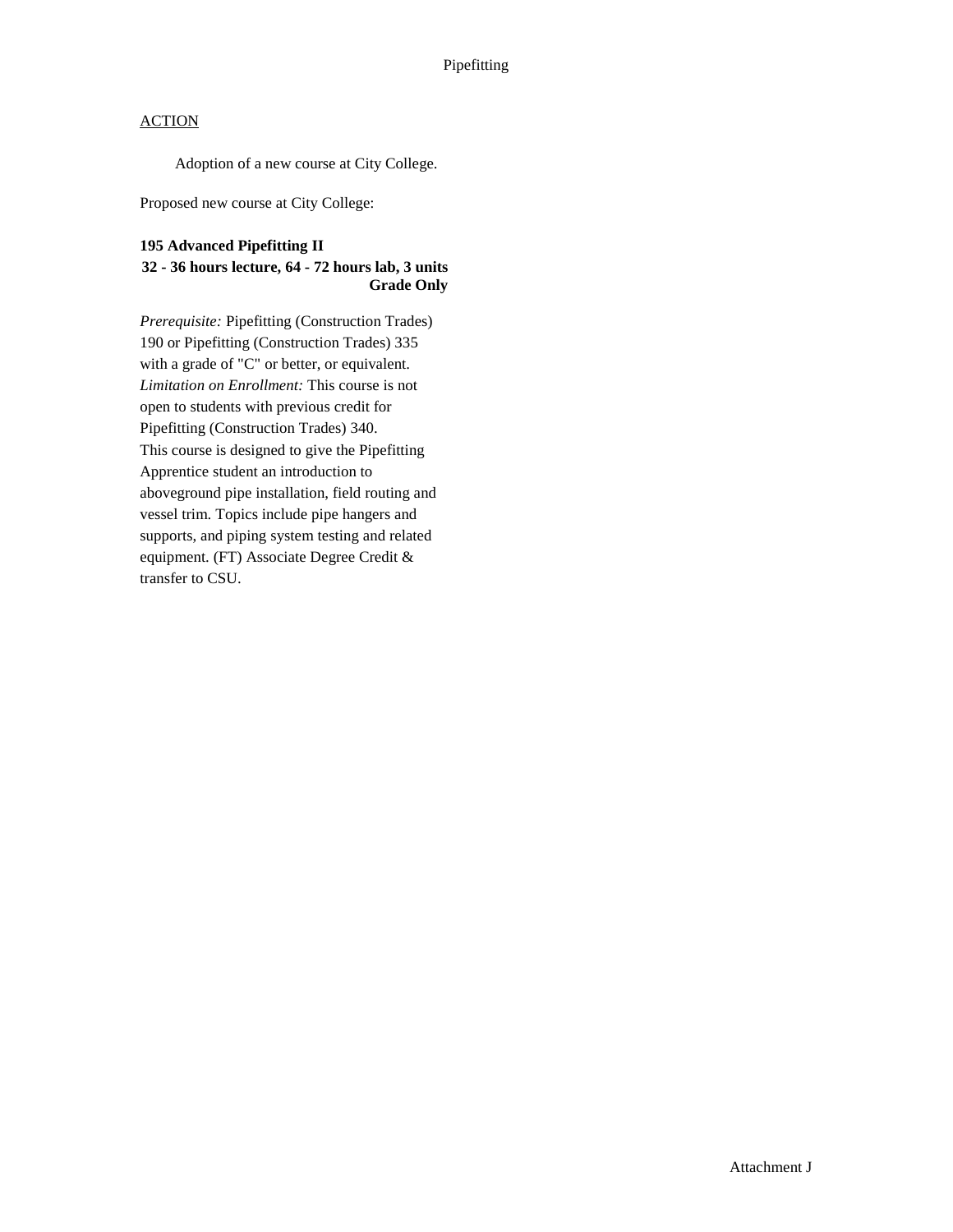Adoption of a program revision at Miramar College.

Proposed program revisions at Miramar College:

# **Certificate of Achievement Fire Technology**

| <b>Courses Required for the Major:</b>         | Units: |
|------------------------------------------------|--------|
| FIPT 101 Fire Protection Organization 3        |        |
| FIPT 102 Fire Prevention Technology3           |        |
| FIPT 103 Fire Protection Equipment and         |        |
|                                                |        |
| FIPT 104 Building Construction for Fire        |        |
|                                                |        |
| FIPT 105 Fire Behavior and Combustion3         |        |
| FIPT 107 Fire Fighting Tactics and Strategy 3  |        |
| FIPT 109 Fire Service Hydraulics3              |        |
|                                                |        |
| FIPT 120 Firefighter Safety and Survival 3     |        |
| FIPT 150A Introduction to Fire Suppression and |        |
| Maintenance Manipulative                       |        |
|                                                |        |
| EMGM 105A Emergency Medical Technician -       |        |
|                                                |        |
|                                                |        |

**Total Units = 31.5-32.5 35.5**

# **Associate in Science Degree Fire Technology**

| <b>Courses Required for the Major:</b>         | <b>Units:</b> |
|------------------------------------------------|---------------|
| FIPT 101 Fire Protection Organization 3        |               |
| FIPT 102 Fire Prevention Technology3           |               |
| FIPT 103 Fire Protection Equipment and         |               |
|                                                |               |
| FIPT 104 Building Construction for Fire        |               |
|                                                |               |
| FIPT 105 Fire Behavior and Combustion3         |               |
| FIPT 107 Fire Fighting Tactics and Strategy  3 |               |
| FIPT 109 Fire Service Hydraulics3              |               |
| FIPT 110 Wildland Fire Control 3               |               |
| FIPT 120 Firefighter Safety and Survival 3     |               |
| FIPT 150A Introduction to Fire Suppression and |               |
| Maintenance Manipulative                       |               |
|                                                |               |
| EMGM 105A Emergency Medical Technician -       |               |
|                                                |               |
|                                                |               |

**Total Units = 31.5-32.5 35.5**